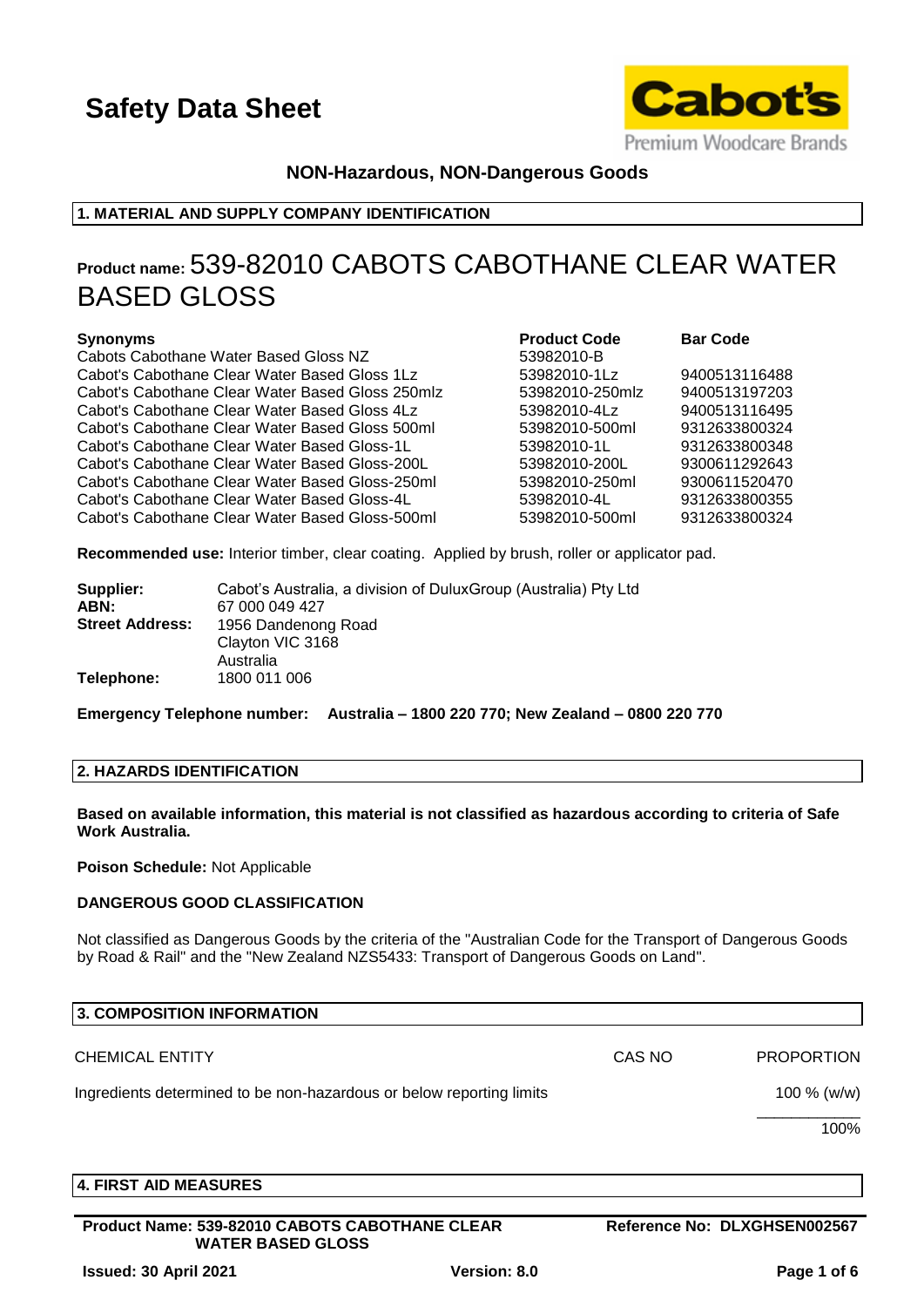

If poisoning occurs, contact a doctor or Poisons Information Centre (Phone Australia 131 126, New Zealand 0800 764 766).

**Inhalation:** Remove victim from exposure - avoid becoming a casualty. Remove contaminated clothing and loosen remaining clothing. Allow patient to assume most comfortable position and keep warm. Keep at rest until fully recovered. Seek medical advice if effects persist.

**Skin Contact:** If skin or hair contact occurs, remove contaminated clothing and flush skin and hair with running water. If swelling, redness, blistering or irritation occurs seek medical assistance.

**Eye contact:** If in eyes wash out immediately with water. In all cases of eye contamination it is a sensible precaution to seek medical advice.

**Ingestion:** Rinse mouth with water. If swallowed, do NOT induce vomiting. Give a glass of water to drink. Never give anything by the mouth to an unconscious patient. If vomiting occurs give further water. Seek medical advice.

**PPE for First Aiders:** Wear safety shoes, overalls, gloves, safety glasses. Available information suggests that gloves made from nitrile rubber should be suitable for intermittent contact. However, due to variations in glove construction and local conditions, the user should make a final assessment. Always wash hands before smoking, eating, drinking or using the toilet. Wash contaminated clothing and other protective equipment before storing or re-using.

**Notes to physician:** Treat symptomatically.

# **5. FIRE FIGHTING MEASURES**

**Hazchem Code:** Not applicable.

**Suitable extinguishing media:** If material is involved in a fire use water fog (or if unavailable fine water spray), alcohol resistant foam, standard foam, dry agent (carbon dioxide, dry chemical powder).

**Specific hazards:** Non-combustible material.

**Fire fighting further advice:** Not combustible, however following evaporation of aqueous component residual material can burn if ignited.

# **6. ACCIDENTAL RELEASE MEASURES**

### **SMALL SPILLS**

Wear protective equipment to prevent skin and eye contamination. Avoid inhalation of vapours or dust. Wipe up with absorbent (clean rag or paper towels). Collect and seal in properly labelled containers or drums for disposal.

### **LARGE SPILLS**

Clear area of all unprotected personnel. Slippery when spilt. Avoid accidents, clean up immediately. Wear protective equipment to prevent skin and eye contamination and the inhalation of vapours. Work up wind or increase ventilation. Contain - prevent run off into drains and waterways. Use absorbent (soil, sand or other inert material). Collect and seal in properly labelled containers or drums for disposal. If contamination of crops, sewers or waterways has occurred advise local emergency services.

### **Dangerous Goods - Initial Emergency Response Guide No:** Not applicable

| <b>7. HANDLING AND STORAGE</b>                        |                              |
|-------------------------------------------------------|------------------------------|
|                                                       |                              |
| <b>Product Name: 539-82010 CABOTS CABOTHANE CLEAR</b> | Reference No: DLXGHSEN002567 |
| <b>WATER BASED GLOSS</b>                              |                              |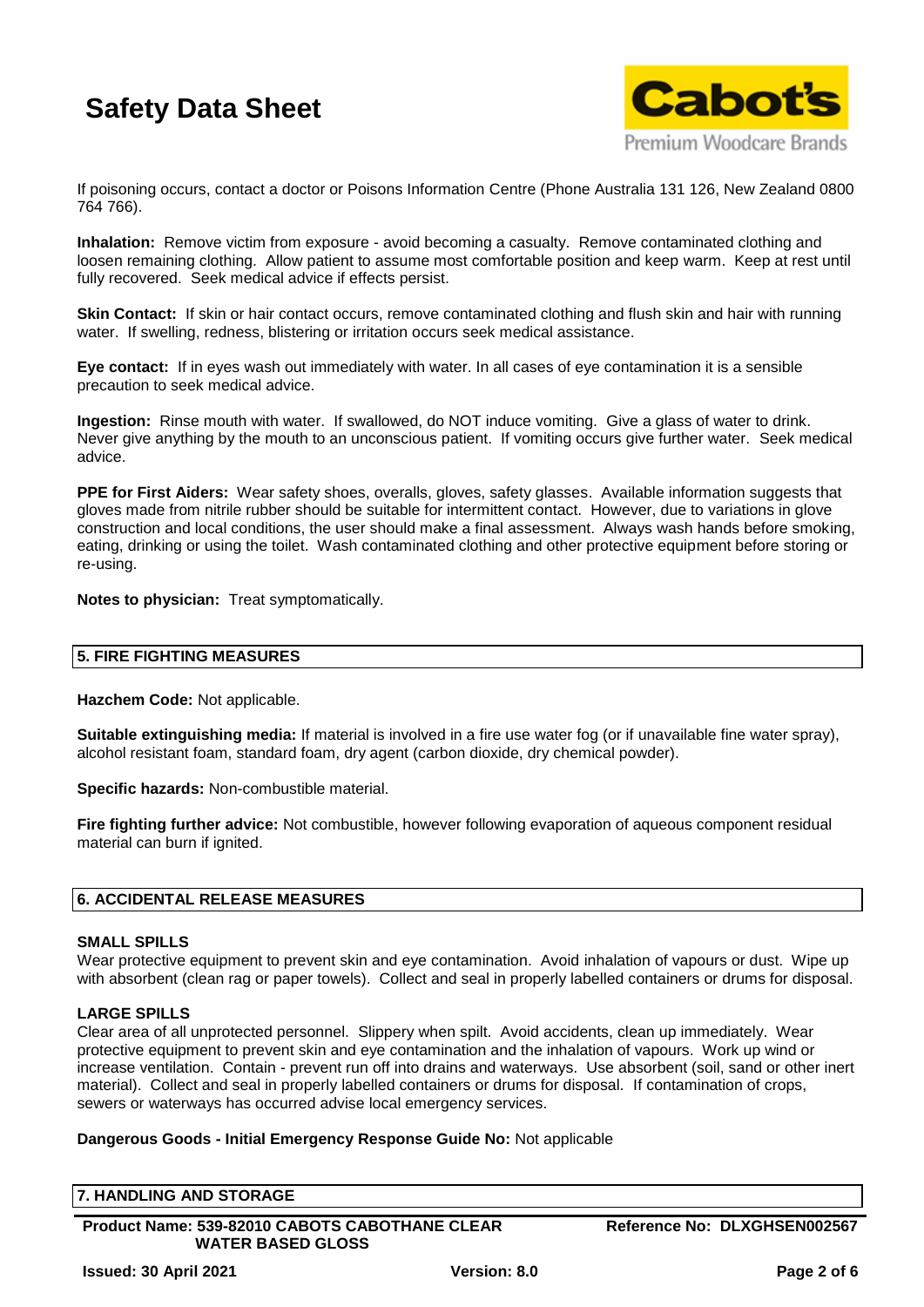

**Handling:** Avoid eye contact and repeated or prolonged skin contact. Avoid inhalation of vapour, mist or aerosols.

**Storage:** Store in a cool, dry, well-ventilated place and out of direct sunlight. Store away from foodstuffs. Store away from incompatible materials described in Section 10. Store away from sources of heat and/or ignition. Keep container standing upright. Keep containers closed when not in use - check regularly for leaks.

## **8. EXPOSURE CONTROLS / PERSONAL PROTECTION**

**National occupational exposure limits:** No value assigned for this specific material by Safe Work Australia.

**Biological Limit Values:** As per the "National Model Regulations for the Control of Workplace Hazardous Substances (Safe Work Australia)" the ingredients in this material do not have a Biological Limit Allocated.

**Engineering Measures:** Natural ventilation should be adequate under normal use conditions.

**Personal Protection Equipment:** SAFETY SHOES, OVERALLS, GLOVES, SAFETY GLASSES.

Wear safety shoes, overalls, gloves, safety glasses. Available information suggests that gloves made from nitrile rubber should be suitable for intermittent contact. However, due to variations in glove construction and local conditions, the user should make a final assessment. Always wash hands before smoking, eating, drinking or using the toilet. Wash contaminated clothing and other protective equipment before storing or re-using.

**Hygiene measures:** Keep away from food, drink and animal feeding stuffs. When using do not eat, drink or smoke. Wash hands prior to eating, drinking or smoking. Avoid contact with clothing. Avoid eye contact and repeated or prolonged skin contact. Avoid inhalation of vapour, mist or aerosols. Ensure that eyewash stations and safety showers are close to the workstation location.

### **9. PHYSICAL AND CHEMICAL PROPERTIES**

| Form:<br>Colour:<br>Odour:                                                                                                                                                                                                                                                                                                    | Liquid<br>Milky-white<br>Mild |                                                                                                                                           |
|-------------------------------------------------------------------------------------------------------------------------------------------------------------------------------------------------------------------------------------------------------------------------------------------------------------------------------|-------------------------------|-------------------------------------------------------------------------------------------------------------------------------------------|
| Solubility:<br><b>Specific Gravity:</b><br><b>Relative Vapour Density (air=1):</b><br>Vapour Pressure (20 °C):<br>Flash Point (°C):<br>Flammability Limits (%):<br><b>Autoignition Temperature (°C):</b><br>Melting Point/Range (°C):<br><b>Boiling Point/Range (°C):</b><br>pH:<br><b>Viscosity:</b><br>Total VOC (g/Litre): |                               | Dispersible in water<br>1.04<br>>1<br>N Av<br>N App<br>N App<br>N Av<br>N Av<br>N Av<br>N Av<br>$>$ 21 mm <sup>2</sup> /s @ 40 °C<br>N Av |

(Typical values only - consult specification sheet)  $N Av = Not available, N App = Not applicable$ 

### **10. STABILITY AND REACTIVITY**

**Chemical stability:** This material is thermally stable when stored and used as directed.

**Product Name: 539-82010 CABOTS CABOTHANE CLEAR WATER BASED GLOSS**

**Reference No: DLXGHSEN002567**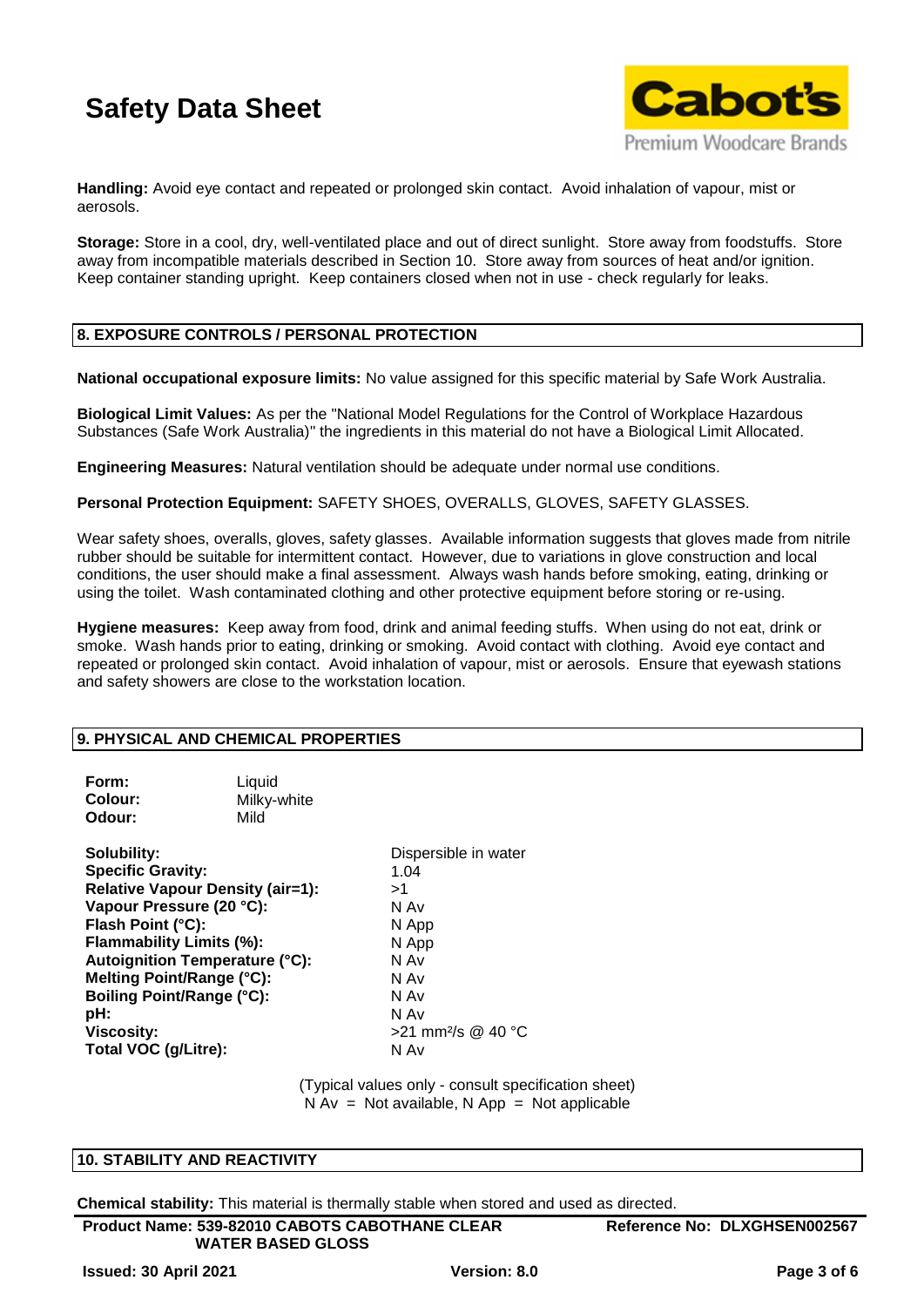

**Conditions to avoid:** Elevated temperatures and sources of ignition.

**Incompatible materials:** Oxidising agents.

**Hazardous decomposition products:** Oxides of carbon and nitrogen, smoke and other toxic fumes.

**Hazardous reactions:** No known hazardous reactions.

## **11. TOXICOLOGICAL INFORMATION**

No adverse health effects expected if the product is handled in accordance with this Safety Data Sheet and the product label. Symptoms or effects that may arise if the product is mishandled and overexposure occurs are:

## **Acute Effects**

**Inhalation:** Material may be an irritant to mucous membranes and respiratory tract.

**Skin contact:** Contact with skin may result in irritation.

**Ingestion:** Swallowing can result in nausea, vomiting and irritation of the gastrointestinal tract.

**Eye contact:** May be an eye irritant.

### **Acute toxicity**

**Inhalation:** This material has been classified as non-hazardous. Acute toxicity estimate (based on ingredients): LC50 > 20.0 mg/L for vapours or LC50 > 5.0 mg/L for dust and mist or LC50 > 20,000 ppm for gas

**Skin contact:** This material has been classified as non-hazardous. Acute toxicity estimate (based on ingredients): >2,000 mg/Kg bw

**Ingestion:** This material has been classified as non-hazardous. Acute toxicity estimate (based on ingredients): >2,000 mg/Kg bw

**Corrosion/Irritancy:** Eye: this material has been classified as not corrosive or irritating to eyes. Skin: this material has been classified as not corrosive or irritating to skin.

**Sensitisation:** Inhalation: this material has been classified as not a respiratory sensitiser. Skin: this material has been classified as not a skin sensitiser.

**Aspiration hazard:** This material has been classified as non-hazardous.

**Specific target organ toxicity (single exposure):** This material has been classified as non-hazardous.

# **Chronic Toxicity**

**Mutagenicity:** This material has been classified as non-hazardous.

**Carcinogenicity:** This material has been classified as non-hazardous.

**Reproductive toxicity (including via lactation):** This material has been classified as non-hazardous.

**Specific target organ toxicity (repeat exposure):** This material has been classified as non-hazardous.

### **12. ECOLOGICAL INFORMATION**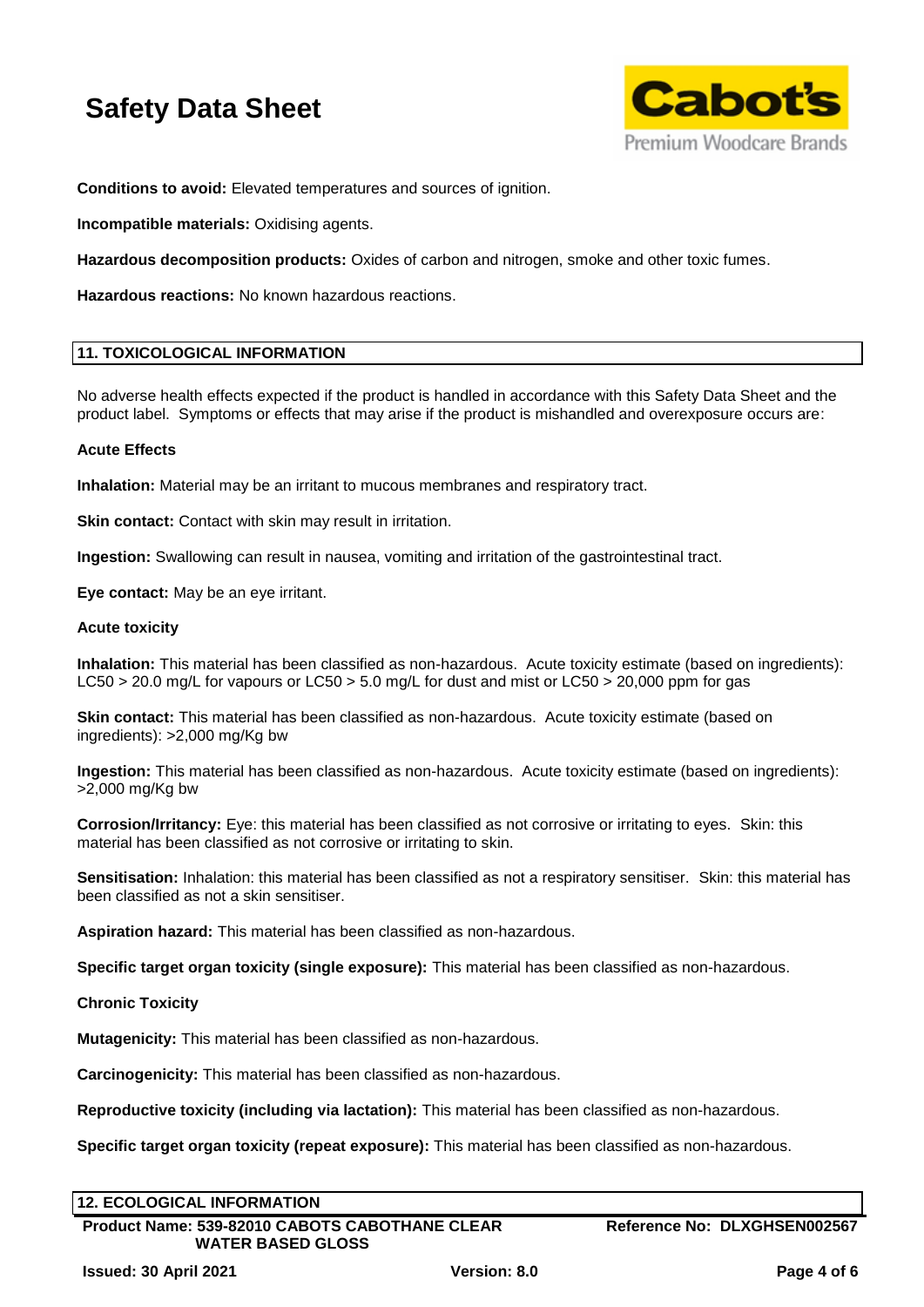

Avoid contaminating waterways.

**Acute aquatic hazard:** This material has been classified as non-hazardous. Acute toxicity estimate (based on ingredients): >100 mg/L

**Long-term aquatic hazard:** This material has been classified as non-hazardous. Non-rapidly or rapidly degradable substance for which there are adequate chronic toxicity data available OR in the absence of chronic toxicity data, Acute toxicity estimate (based on ingredients): >100 mg/L, where the substance is not rapidly degradable and/or BCF  $<$  500 and/or log  $K_{ow}$   $<$  4.

**Ecotoxicity:** No information available.

**Persistence and degradability:** No information available.

**Bioaccumulative potential:** No information available.

**Mobility:** No information available.

## **13. DISPOSAL CONSIDERATIONS**

Persons conducting disposal, recycling or reclamation activities should ensure that appropriate personal protection equipment is used, see "Section 8. Exposure Controls and Personal Protection" of this SDS.

If possible material and its container should be recycled. If material or container cannot be recycled, dispose in accordance with local, regional, national and international Regulations.

### **14. TRANSPORT INFORMATION**

### **ROAD AND RAIL TRANSPORT**

Not classified as Dangerous Goods by the criteria of the "Australian Code for the Transport of Dangerous Goods by Road & Rail" and the "New Zealand NZS5433: Transport of Dangerous Goods on Land".

### **MARINE TRANSPORT**

Not classified as Dangerous Goods by the criteria of the International Maritime Dangerous Goods Code (IMDG Code) for transport by sea.

### **AIR TRANSPORT**

Not classified as Dangerous Goods by the criteria of the International Air Transport Association (IATA) Dangerous Goods Regulations for transport by air.

# **15. REGULATORY INFORMATION**

### **This material is not subject to the following international agreements:**

Montreal Protocol (Ozone depleting substances)

The Stockholm Convention (Persistent Organic Pollutants)

The Rotterdam Convention (Prior Informed Consent)

Basel Convention (Hazardous Waste)

International Convention for the Prevention of Pollution from Ships (MARPOL)

### **This material/constituent(s) is covered by the following requirements:**

• All components of this product are listed on or exempt from the Australian Inventory of Industrial Chemicals (AIIC).

• All components of this product are listed on or exempt from the New Zealand Inventory of Chemical (NZIoC).

**Product Name: 539-82010 CABOTS CABOTHANE CLEAR WATER BASED GLOSS**

**Reference No: DLXGHSEN002567**